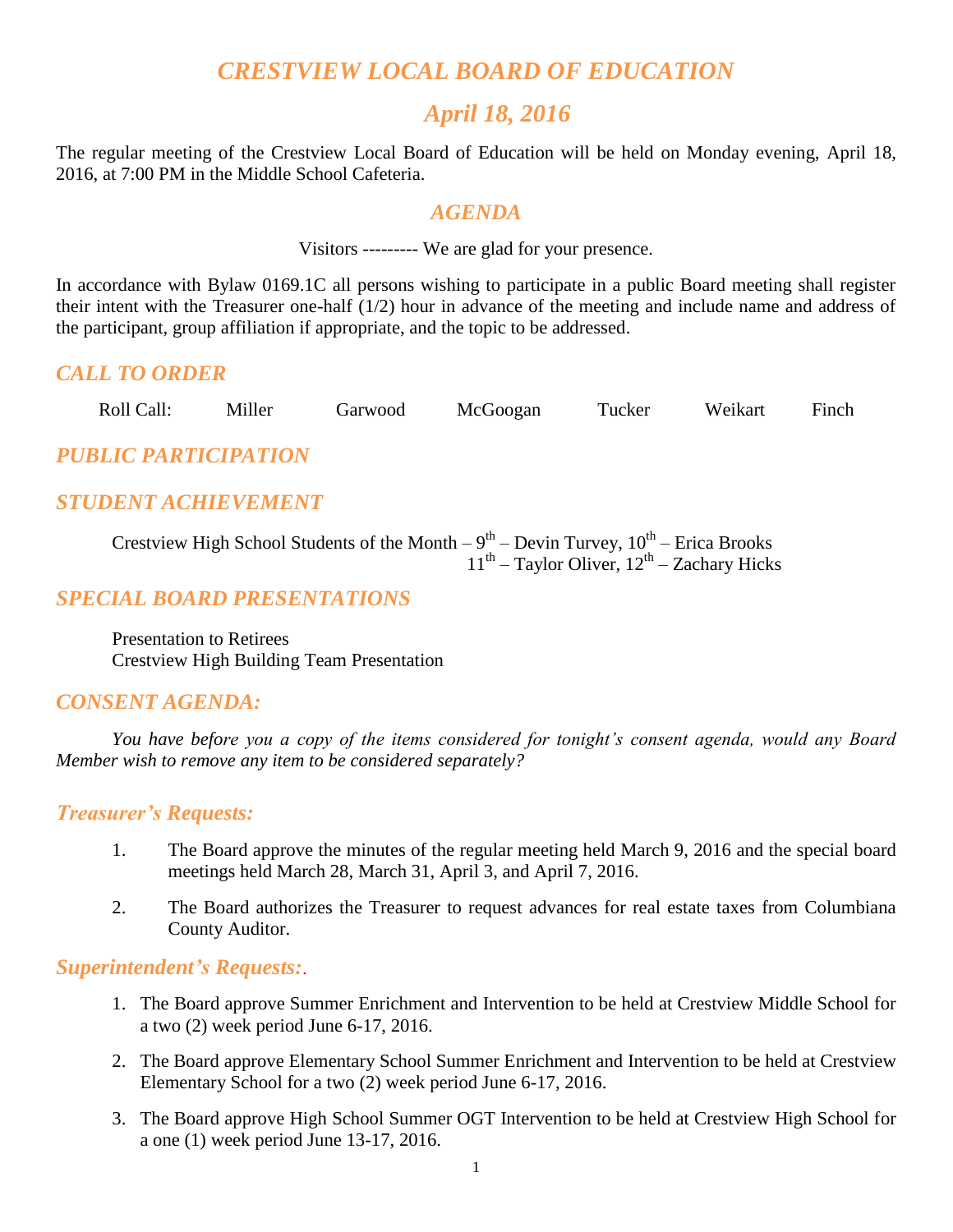4. The Board approve to non-renew the limited teaching contract at the end of the 2015-16 school year, as per O.R.C. 3319.11. for the following:

John Beilhart Meggan Goehring Gerard Grimm

5. The Board approve the following non-teaching personnel be placed on the approved substitute list for the 2015-16 school year, substitute basis only, according to wage rate for the assignment designated; all required reports are on file:

*Bus Drivers*

Melanie Glosser – effective March 10, 2016 Terrence Stockman – effective April 4, 2016

6. The Board grant supplemental contract to the following certificated personnel for the 2015-16 school year as per salary schedule for the assignment designated; all required reports are on file:

Darren Miller – CHS Varsity Assistant Boys/Girls Track Coach (Weights)

7. The Board approve the pupil activity contract to the following nonteaching personnel for the 2015-16 school year as per salary schedule for the assignments designated pursuant to O.R.C. 3313.53; all required reports are on file:

Gerard Grimm – CMS Assistant Boys/Girls Track Coach

8. The Board accept the resignation of Ryan McCullough, CHS Teacher, effective April 15, 2016.

# **END of CONSENT AGENDA**

Recommend the Board approve the consent agenda as presented:

Moved by \_\_\_\_, second by \_\_\_\_\_ to approve consent agenda. Vote yes:  $\_\_\_\_\_\_\_\_\_\_\_\_\_\_\_\_$ Vote no: \_\_\_\_\_, \_\_\_\_\_, \_\_\_\_, \_\_\_\_, \_\_\_\_. Absent: \_\_\_\_\_, \_\_\_\_\_. Motion carried \_\_\_\_\_. Failed \_\_\_\_\_.

*Treasurer's Requests/Recommendations not included in Consent Agenda:*

1. Recommend: The Board approve financial reports and investments as prepared and presented.

Moved by \_\_\_\_\_, second by \_\_\_\_\_. Vote yes: \_\_\_\_\_, \_\_\_\_\_, \_\_\_\_\_, \_\_\_\_\_, \_\_\_\_\_. Vote no: \_\_\_\_, \_\_\_\_, \_\_\_\_\_, \_\_\_\_\_\_\_. Absent: \_\_\_\_\_, \_\_\_\_\_. Motion carried \_\_\_\_\_. Failed \_\_\_\_\_.

2. Recommend: The Board approve the agreement for voice services for the FY2017 with ACCESS as per attached.

Moved by \_\_\_\_\_, second by \_\_\_\_\_. Vote yes:  $\_\_\_\_\_\_\_\_\_\_\_\_\_\_\_$  \_\_\_\_\_, \_\_\_\_\_, \_\_\_\_. Vote no:  $\_\_\_\_\_\$ \_\_\_\_\_, \_\_\_\_\_\_, \_\_\_\_\_\_\_. Absent: \_\_\_\_\_\_, \_\_\_\_\_\_. Motion carried \_\_\_\_\_\_. Failed \_\_\_\_\_.

3. Recommend: The Board approve agreement for Internet Access and Application services for FY 2017 with ACCESS as per attached.

Moved by \_\_\_\_\_, second by \_\_\_\_\_. Vote yes:  $\_\_\_\_\_\_\_\_\_\_\_\_\_\_\_$  \_\_\_\_\_, \_\_\_\_\_, \_\_\_\_\_. Vote no:  $\_\_\_\_\_\_\$ \_\_\_\_, \_\_\_\_\_, \_\_\_\_\_\_, Absent: \_\_\_\_\_, \_\_\_\_\_. Motion carried \_\_\_\_\_. Failed \_\_\_\_\_.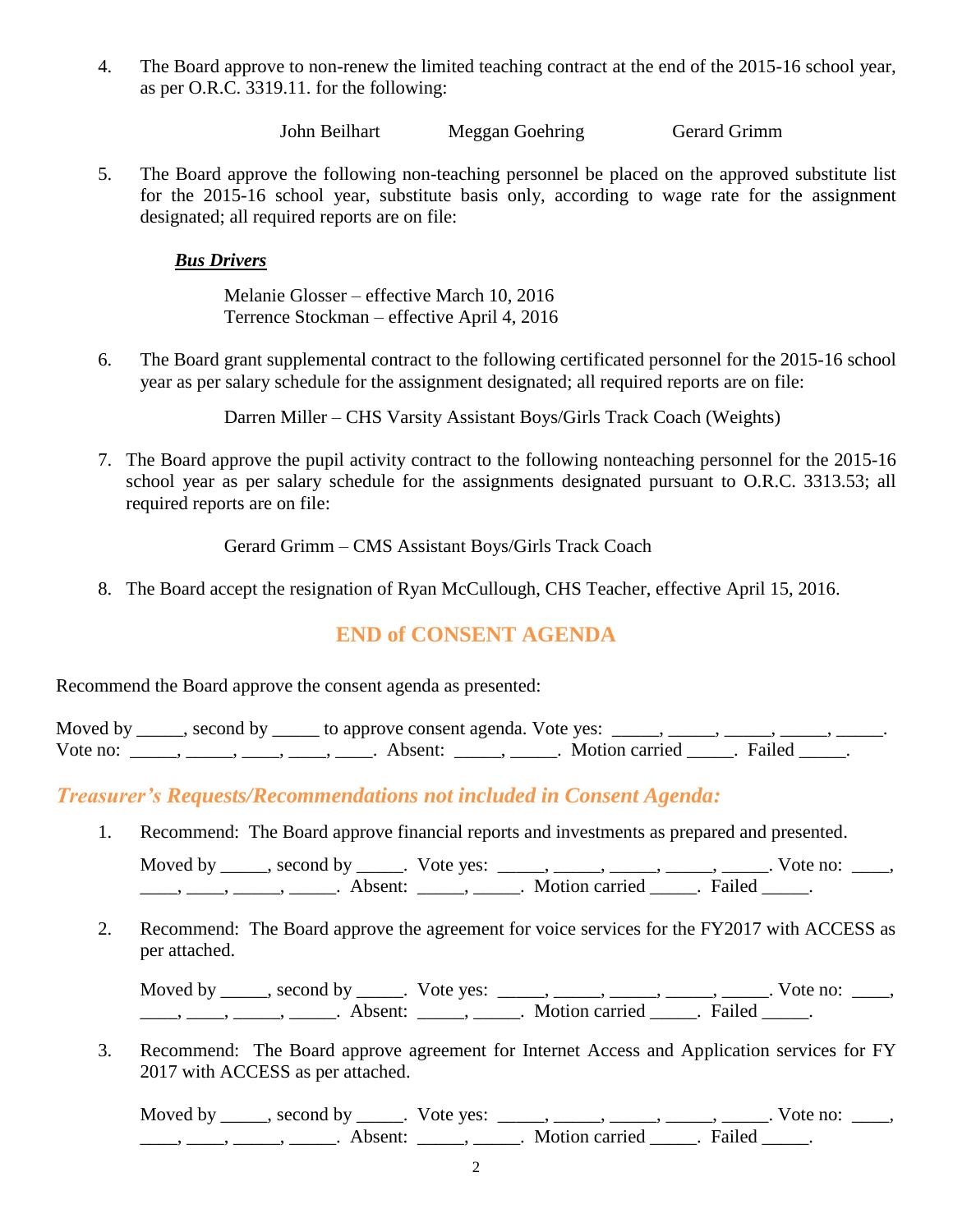4. Recommend: The Board accept donations from:

| a.             | Hephner Lawn Care                   | \$200.00 to CHS Football for banner                   |
|----------------|-------------------------------------|-------------------------------------------------------|
| b.             | NDC Heating $&$ Cooling             | \$200.00 to CHS Football for banner                   |
| $\mathbf{C}$ . | NDC Heating $&$ Cooling             | \$200.00 to CHS Baseball for banner                   |
| d.             | Yurchyk & Davis CPA's Inc.          | \$200.00 to CHS Football for banner                   |
| e.             | <b>Best Sports</b>                  | 100.00 to CHS Golf for banner<br>S.                   |
| f.             | <b>Brittain Motors</b>              | 75.00 to CHS Golf for banner<br>S                     |
| g.             | Rogers Mill                         | 500.00 to CHS Golf for banner                         |
| h.             | Tucker Equipment Company, Inc.      | \$100.00 to CMS PSS for Rebel Backpack                |
| i.             | <b>Crestview Alumni Association</b> | \$1960.00 to CES Library in honor of Kathryn Spillman |
| j.             | Arbogast                            | 40.00 to CHS Baseball for banner<br>\$                |
| k.             | M & S Truck Stop                    | 35.00 to CHS Baseball for banner<br>\$                |
| 1.             | <b>Custom Hydronics</b>             | 75.00 to CHS Baseball for banner<br><sup>\$</sup>     |
| m.             | Walt's Body Shop                    | \$320.00 to CHS Baseball for banner                   |
| n.             | $D \& B$ Insulations                | \$200.00 to CHS Baseball for banner                   |
| 0.             | Feo Farm                            | 200.00 to CHS Baseball for banner<br>S.               |
| p.             | Alpha Care                          | \$200.00 to CHS Baseball for banner                   |
| q.             | The Links                           | \$200.00 to CHS Baseball for banner                   |
| r.             | Tom's                               | \$200.00 to CHS Baseball for banner                   |
| S.             | Zion Lutheran Church                | 100.00 to CMS PSS for Rebel Backpack<br>S.            |
| t.             | 84 Lumber-Brookfield/Mike Wolfe     | Lumber to CHS Music Dept. for Musical                 |

Moved by \_\_\_\_\_, second by \_\_\_\_\_. Vote yes:  $\_\_\_\_\_\_\_\_\_\_\_\_\_\_\_$  \_\_\_\_\_, \_\_\_\_\_, \_\_\_\_\_. Vote no:  $\_\_\_\_\_\_\$ \_\_\_\_, \_\_\_\_\_, \_\_\_\_\_\_, Absent: \_\_\_\_\_, \_\_\_\_\_. Motion carried \_\_\_\_\_. Failed \_\_\_\_\_.

#### **Transformation Report:** Mr. Miller

## *Board Reports:*

| 1. | <b>Career Center Report</b>               | Mr. Tucker     |
|----|-------------------------------------------|----------------|
| 2. | <b>Student Achievement Liaison Report</b> | Mr. McGoogan   |
| 3. | Legislative Report                        | Mr. Weikart    |
| 4. | <b>Student Board Member Report</b>        | Nicholas Finch |

## *Board Committee Reports:*

|   | 1. Buildings & Grounds | Mr. Garwood |
|---|------------------------|-------------|
|   | 2. Athletic Council    | Mr. Tucker  |
|   | 3. Personnel           | Mr. Garwood |
|   | 4. Finance Audit       | Mr. Garwood |
|   | 5. Policy              | Mr. Tucker  |
|   | 6. Communications      | Mr. Weikart |
| 7 | Insurance              | Mr. Weikart |

# *Administrative Reports:*

| 1. Elementary School | Mrs. Dangerfield     |
|----------------------|----------------------|
| 2. Middle School     | Mr. Richardson       |
| 3. High School       | Mrs. Dickson         |
| 4. Special Education | Mr. Hill             |
| 5. Athletic          | Mr. Cusick/Mrs. Sapp |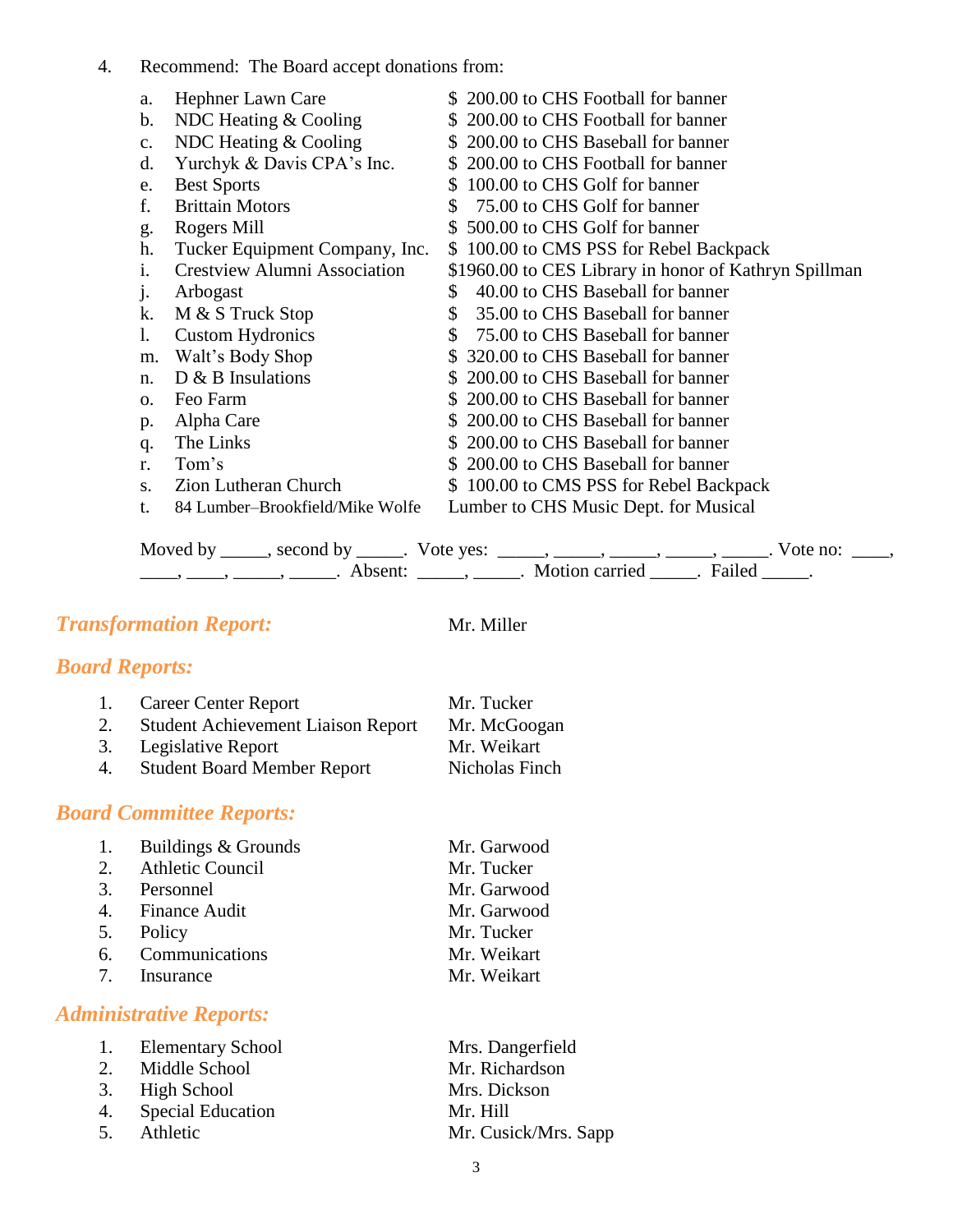|    | 6. Lunchroom      | Mrs. Peddicord        |
|----|-------------------|-----------------------|
|    | 7. Technology     | Mr. Miller            |
|    | 8. Transportation | Mr. Floor/Mr. Burbick |
| Q. | Maintenance       | Mr. Radman            |

#### **Superintendent's Report:** Mr. Dilling

#### *Superintendent's Requests/Recommendations not included in Consent Agenda:*

1. Recommend: To employ Matthew T. Manley as Superintendent of Schools on a four (4) year limited contract basis for the period of July 1, 2016 through June 30, 2020 at a salary of \$92,466.00, 240 contract days per year as recommended by Anna Marie Vaughn, County Superintendent, pending receipt of all required reports .

| Moved by _____, second by _____. Vote yes: |                     |                       | Vote no: |  |
|--------------------------------------------|---------------------|-----------------------|----------|--|
|                                            | Absent <sup>.</sup> | Motion carried Tailed |          |  |

2. The Board approve the SERS Disability Leave of Absence for Tamela Peddicord, bus driver, effective January 1, 2016.

| Moved by second by  | Vote yes: |                       |        | $\sqrt{\circ}$ terms to $\frac{\circ}{\circ}$ |  |
|---------------------|-----------|-----------------------|--------|-----------------------------------------------|--|
| Absent <sup>.</sup> |           | <b>Motion carried</b> | Failed |                                               |  |

3. Recommend: The Board approve the attached contract for services with the Columbiana County Educational Service Center for the 2016-2017 school year. It is understood that the total annual dollar amount for these services, less the Educational Service Center Credit, will be deducted from state foundation payments and paid to the County ESC on a semi-monthly basis throughout the fiscal year.

| Psychologist                | Speech Language Pathologist | Gifted Supervision        |
|-----------------------------|-----------------------------|---------------------------|
| <b>Supervisory Deduct</b>   | <b>Opportunity School</b>   | <b>Alternative School</b> |
| Preschool                   | Preschool Itinerant         | Physical Therapy          |
| <b>Occupational Therapy</b> | School Age                  | Visual Itinerant          |
| Transportation              | Co-Teaching Elementary      | <b>Gifted Education</b>   |
| Para Educators              | Technology                  |                           |
|                             |                             |                           |

Moved by \_\_\_\_\_, second by \_\_\_\_\_. Vote yes:  $\_\_\_\_\_\_\_\_\_\_\_\_\_\_\_\_\_\_\_$  \_\_\_\_, \_\_\_\_, \_\_\_\_. Vote no:  $\_\_\_\_\_\$ \_\_\_\_\_, \_\_\_\_\_\_, \_\_\_\_\_\_\_. Absent: \_\_\_\_\_\_, \_\_\_\_\_\_. Motion carried \_\_\_\_\_\_. Failed \_\_\_\_\_.

4. Recommend: The Board authorize the Superintendent and Treasurer to advertise for bids for parking lot repairs and sealing.

Moved by \_\_\_\_\_, second by \_\_\_\_\_. Vote yes:  $\_\_\_\_\_\_\_\_\_\_\_\_\_\_\_$  \_\_\_\_\_, \_\_\_\_\_, \_\_\_\_\_. Vote no:  $\_\_\_\_\_\_\$ \_\_\_\_\_, \_\_\_\_\_\_, \_\_\_\_\_\_\_. Absent: \_\_\_\_\_\_, \_\_\_\_\_\_. Motion carried \_\_\_\_\_\_. Failed \_\_\_\_\_.

5. Recommend: The Board adopt the following Board Policies/Bylaws which were presented for review at the March 9, 2016 board meeting:

| <b>Policy/Bylaw Number</b> | <b>Description</b>                            | New/Revised/Replacement/Delete |
|----------------------------|-----------------------------------------------|--------------------------------|
| 2460.03                    | Independent Educational Evaluations           | <b>New</b>                     |
| 4162                       | Drug & Alcohol Testing of CDL License Holders | Revised                        |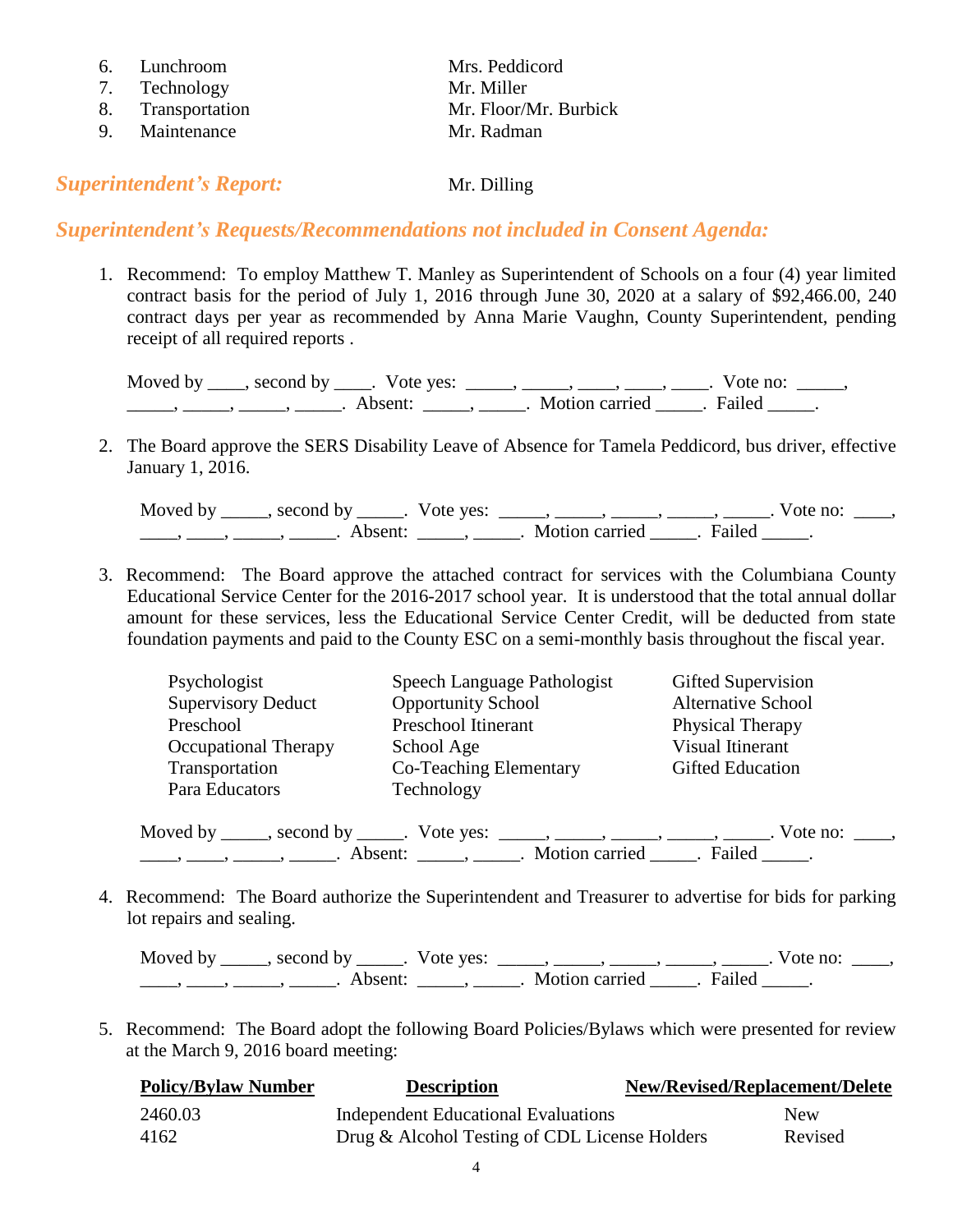| 5112    | <b>Entrance Requirements</b>                                                             | Revised    |
|---------|------------------------------------------------------------------------------------------|------------|
| 5200    | Attendance                                                                               | Revised    |
| 5223    | Released Time For Religious Instruction                                                  | Revised    |
| 5320    | Immunization                                                                             | Revised    |
| 5330.03 | Procurement & Use Of Asthma Inhalers In Emer. Sit.                                       | <b>New</b> |
| 7300    | Disposition of Real Property/Personal Property                                           | Revised    |
| 9270    | Equivalent Educ. Outside the Schools (Home Schooling)                                    | Revised    |
| 1130    | Conflict of Interest                                                                     | Revised    |
| 3113    | Conflict of Interest                                                                     | Revised    |
| 4113    | <b>Conflict of Interest</b>                                                              | Revised    |
| 6110    | <b>Grant Funds</b>                                                                       | Revised    |
| 6111    | <b>Internal Controls</b>                                                                 | <b>New</b> |
| 6112    | <b>Cash Management of Grants</b>                                                         | <b>New</b> |
| 6114    | <b>Cost Principles-Spending Federal Funds</b>                                            | <b>New</b> |
| 6116    | Time & Effort Reporting                                                                  | <b>New</b> |
| 6325    | Procurement - Federal Grants/Funds                                                       | <b>New</b> |
| 6550    | Travel Payment & Reimbursement                                                           | Revised    |
| 7310    | Disposition of Surplus Property                                                          | Revised    |
| 7450    | Property Inventory                                                                       | Revised    |
| 8500    | <b>Food Services</b>                                                                     | Revised    |
|         | Moved by ____, second by _____. Vote yes: _____, ____, ____, ____, ____. Vote no: _____, |            |
|         |                                                                                          |            |

6. Recommend: The Board approve Memorandum of Understanding #5 with CEA.

Moved by  $\_\_\_\_$ , second by  $\_\_\_\_$ . Vote yes:  $\_\_\_\_\_\_\_\_\_\_\_\_\_$ ,  $\_\_\_\_\_\_\_\_\_\_\_\_\_\_\_\_\_\_\_\_\_\_\_$ . Vote no:  $\_\_\_\_\_\_\_\_$ \_\_\_\_\_\_\_, \_\_\_\_\_\_, \_\_\_\_\_\_\_. Absent: \_\_\_\_\_\_, \_\_\_\_\_\_. Motion carried \_\_\_\_\_\_. Failed \_\_\_\_\_.

7. Recommend: The Board adopt the following resolution proclaiming the month of April, 2016, as National Volunteer Month in recognition of the dedication and contributions of the many volunteers in the Crestview Local School District:

*Whereas*, the Crestview Community has the ability to inspire, equip and mobilize people to take action that provides encouragement and support to our students and our schools and,

*Whereas*, the Crestview Schools benefit from the generosity and service of many volunteers in our schools and,

*Whereas*, volunteers are vital to our future as a caning and productive nation and,

*Whereas*, the many volunteers serving our schools keep **Crestview the heart of our Community,**

*Now therefore, be it resolved***,** that that Crestview Board of Education celebrate the month of April as the month that we recognize the many volunteers that serve our school and thank them for their generosity!

Moved by \_\_\_\_\_, second by \_\_\_\_\_. Vote yes:  $\_\_\_\_\_\_\_\_\_\_\_\_\_\_\_$  \_\_\_\_\_, \_\_\_\_\_, \_\_\_\_\_. Vote no:  $\_\_\_\_\_\_\$ \_\_\_\_, \_\_\_\_\_, \_\_\_\_\_\_, Absent: \_\_\_\_\_, \_\_\_\_\_. Motion carried \_\_\_\_\_. Failed \_\_\_\_\_.